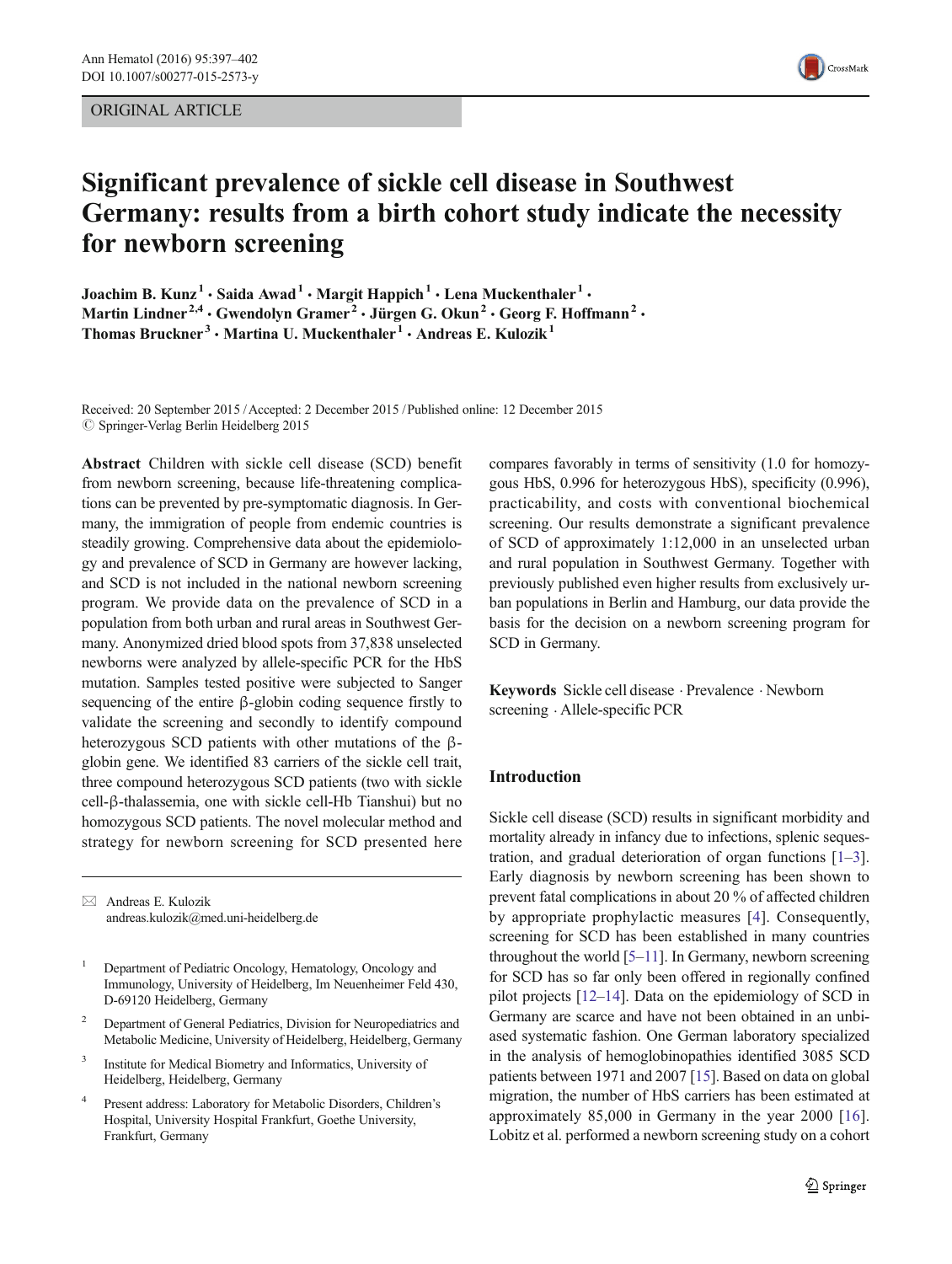of 34,084 neonates born in Berlin and identified 14 babies with SCD and 265 HbS carriers resulting in a prevalence of 1:2400 in this urban population with a high proportion of immigrants. Grosse et al. found a comparable frequency in the metropolitan area of Hamburg [\[14](#page-5-0)]. These studies demonstrate that in Berlin and Hamburg, SCD is already more common than any of the disorders targeted by the national German newborn screening program. However, they are likely not representative for the entire country, because SCD in Germany affects the immigrant population, which is distributed heterogenously: while cities such as Berlin or Hamburg harbor large communities of immigrants that are predicted to be at risk for SCD, in rural areas, the population at risk for SCD can be expected to be smaller.

Therefore, we aimed to determine the prevalence of SCD in newborns who are analyzed by the screening laboratory Heidelberg, a cohort that represents more than 16 % of all births in Germany and originates from both urban and rural areas. In order to avoid bias introduced by a selective screening of risk populations, we analyzed anonymized dried blood samples that had been archived after the general newborn screening was completed.

# Materials and methods

## Study design and population

Between 01.10.2012 and 01.02.2013, 38,447 dried blood samples of neonates were sent to the newborn screening laboratory in Heidelberg/Germany for regular newborn screening targeting 14 endocrine and metabolic disorders. Samples originated from the states of Baden-Württemberg  $(n=21,917)$ , Rheinland-Pfalz  $(n=10,166)$ , Nordrhein-Westfalen  $(n=3691)$ , Saarland  $(n=2633)$ , Hessen  $(n=11)$ , and others  $(n=21)$ . For 374 samples, the parents had denied consent for storage. After completion of the regular screening, 37,886 samples were archived and later on used for this study. Samples were anonymized by removing two 1.6 mm punches from all cards with sufficient material. The first punch was used for allele-specific PCR and Sanger sequencing. The second punch was stored and only used if the analysis of the first punch was inconclusive. Forty-eight samples could not be analyzed because too little material was available. All other samples were subjected to allele-specific PCR. If the HbS allele was detected, the sample was subjected to PCR amplification and the β-globin coding sequence re-analyzed by Sanger sequencing. We used this DNA-based screening strategy instead of the more commonly used high-performance liquid chromatography [\[17](#page-5-0)] or capillary electrophoresis [[18\]](#page-5-0), because samples had been stored for more than 12 months and only insufficient amounts of hemoglobin can be eluted

from older samples thus precluding a biochemical analysis [\[19](#page-5-0)]. Furthermore, DNA-based screening enables an unequivocal identification of both, the homozygous and the compound heterozygous genotypes of SCD, which allowed us to consider the entire spectrum of SCD in this study.

All procedures followed were in accordance with the ethical standards of the responsible institutional ethics committee and with the Declaration of Helsinki in its current revised version. The study was approved by the Ethics Committee of the Medical Faculty, Heidelberg University.

#### DNA extraction and allele-specific PCR

1.6 mm punches were incubated in sealed 96-well plates with 13 μl lysis reagent (DNA Extract All Reagents Kit, Cat. Number 4402599, Applied Biosystems, Foster City, CA, USA) for 3 min at 95 °C. Lysis was stopped by adding 13 μl of stabilizing reagent (DNA Extract All Reagents Kit, Cat. Number 4402599, Applied Biosystems, Foster City, CA, USA).

For genotyping, a custom single nucleotide polymorphism (SNP) genotyping assay (Applied Biosystems, Foster City, CA, USA) that contained the two probes ( $\beta$ -globin wild type probe: VIC®-CTGACTCCTGAGGAGAA, β-globin HbS probe: FAMTM-CTGACTCCTGTGGAGAA) and a primer pair (βglobin forward primer: TCAAACAGACACCATGGTGCAT, β-globin reverse primer CCCCACAGGGCAGTAACG) was used. In each well of a 96-well plate 2 μl of extracted DNA were mixed with 8 μl PCR reaction mix consisting of 5 μl TaqMan<sup>®</sup>GTXpress<sup>TM</sup> Master Mix (Cat. Number 4403311, Applied Biosystems, Foster City, CA, USA), 0.12 μl probe mix (80× custom SNP genotyping assay, Applied Biosystems, Foster City, CA, USA), and 2.9 μl water. On each plate, 88 samples were analyzed along with the following controls: two wells with no DNA added (no template controls: one well with extract from empty filter paper, one well with just water), two wells with DNA extracted from a healthy control not carrying HbS trait, two wells with DNA extracted from a heterozygous HbS carrier control, and two wells with DNA extracted from a homozygous HbS patient.

PCR was run on a StepOnePlus™ Real-Time PCR System (Cat. Number 4376600, Applied Biosystems, Foster City, CA, USA) with the following cycling program: 20 s at 95  $^{\circ}$ C, followed by 43 cycles with 1 s 95 °C+20 s 60 °C.

Results from a 96-well plate were only analyzed if the control samples were within the expected range for wild type, heterozygous, and homozygous HbS, respectively. Samples that were not analyzable for technical reasons were repeated, for instance if amplification was insufficient because of low DNA content. Samples were regarded as wild type if the signal intensities were below a discriminating line (see Fig. [1](#page-2-0)). Samples that were suspected to carry the HbS allele because the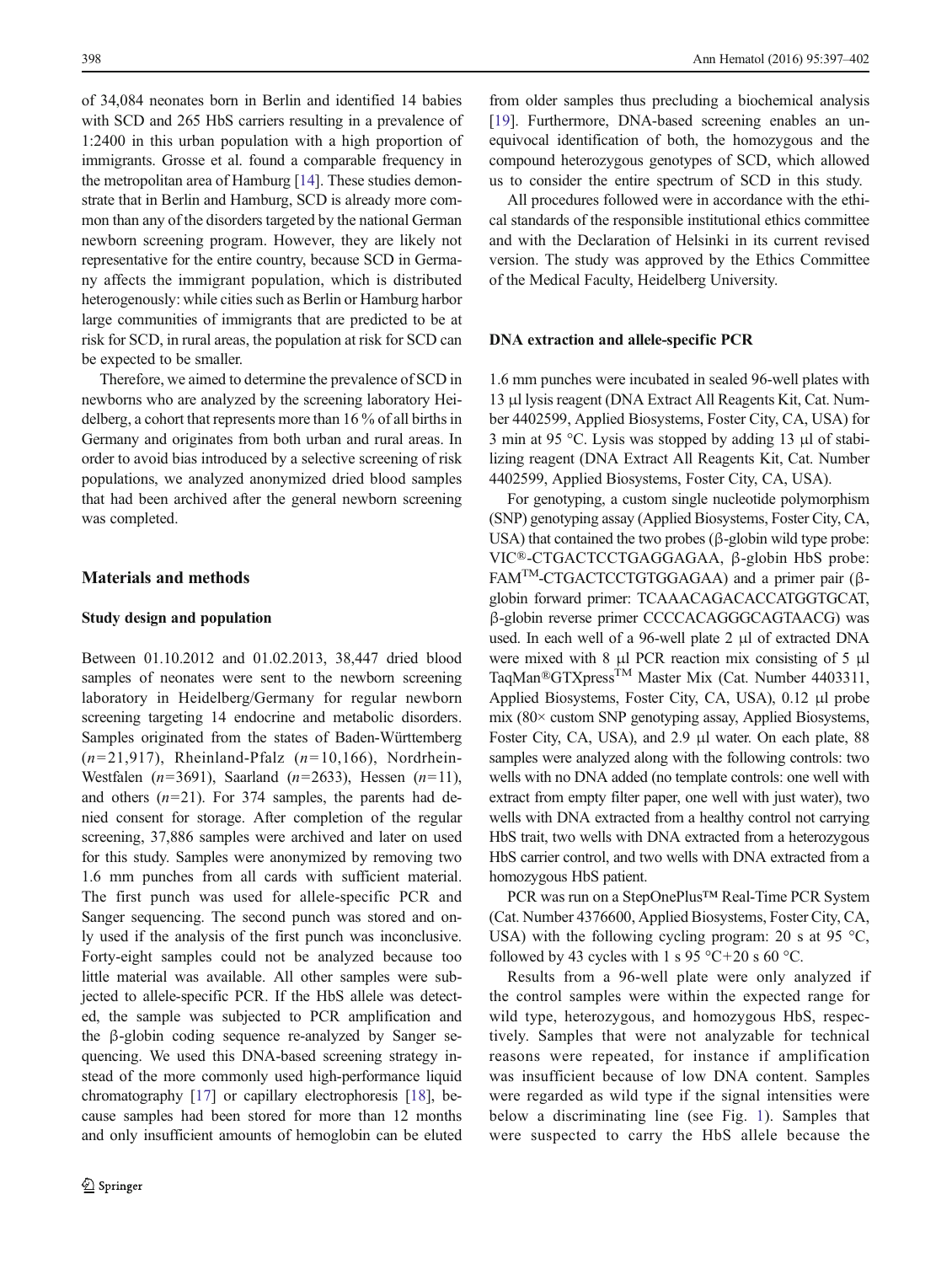<span id="page-2-0"></span>

Fig. 1 Discrimination of heterozygous and homozygous carriers of HbS from wild type controls by allele-specific PCR. A test set of control samples was subjected to allele-specific PCR and signal intensities for the HbS allele were plotted over signal intensities for the wild type allele. HbS carriers are well separated from wild type controls by a line  $y=$  $0.58\times-0.093$ 

coordinates for signal intensities were above the discriminating line were subjected to Sanger sequencing.

# PCR amplification of β-globin coding sequence and Sanger sequencing

Exons 1 and 2 of β globin were amplified by nested PCR (primers for first amplification: forward TATGCTTACCA AGCTGTGATTCCA; reverse AACGATCCT GAGACTTCCACA; primers for second amplification forward ATGGTATGGGGCCAAGAGAT; reverse CCCCT TCCTATGACATGAACTTAA). Exon 3 was amplified by nested PCR (primers for first amplification: forward CATAATCTCCCTACTTTATTTTCTTTT; reverse ACAGCATAGCAAAACTTTAACCTC; primers for second amplification forward ACAATGTATCATGCCTCTTTGCAC; reverse TCCCAAGGTTTGAACTAGCTCTTC).

Two microliters of DNA extracted from dried blood spots were used as a template for the first amplification. Two microliters of unpurified first round PCR product were further amplified by a second round of PCR. Cycling program 10 min at 95 °C followed by 39 cycles with 95 °C/30 s, 60 °C/45 s, 72  $\degree$ C/75 s, and a final step with 72  $\degree$ C/10 min. The PCR product was purified (NucleoSpin Gel and PCR Clean-up Kit, Cat. Number 740609250, Macherey-Nagel) and sent to GATC (Konstanz, Germany) for Sanger sequencing from both ends of the PCR fragment. For sequencing, the same primers were used as for the second step of PCR amplification. The sequences were analyzed by visual inspection of electropherographs.

#### **Results**

#### Sensitivity and specificity of allele-specific PCR

The efficiency of DNA extraction and the signal intensities after allele-specific PCR varied between experiments. In order to discriminate carriers of the HbS allele from normal controls, we subjected a pilot set of dried blood spots  $(n=396$  for each condition) from volunteers that were either heterozygous carriers of the HbS allele, homozygously affected by SCD, or individuals with a normal genotype to allele-specific PCR. Signals for the HbS allele were plotted over the wild type allele and a line  $(y=0.58\times0.093)$  was calculated with the method of linear discriminant analysis that separated HbS carriers from normal controls (Fig. 1). Samples resulting in coordinates above this line were regarded to carry the HbS allele, all other samples were considered to be normal for both alleles.

In order to test the sensitivity of this screening method, we subjected a validation set of dried blood spots to allele-specific PCR and applied the algorithm outlined above to determine the HbS carrier status. Two hundred thirty-five of 236 heterozygous and all of 234 homozygous samples were identified correctly, corresponding to a sensitivity of 0.996 and 1.0, respectively. Two hundred thirty-three of 234 normal samples were identified correctly, corresponding to a specificity of 0.996.

Samples that were diagnosed to carry the HbS allele based on allele-specific PCR were either subjected to Sanger sequencing or, if low signal intensity implied a low DNA extraction, re-analyzed by allele-specific PCR.

#### Prevalence of sickle cell trait and sickle cell disease

We analyzed 37,838 samples for the HbS allele by allelespecific PCR. Ninety-four samples were tested positive by allele-specific PCR and subjected to Sanger sequencing for validation (Fig. [2\)](#page-3-0). Eighty-six of the 37,838 samples were found to carry the HbS allele in a heterozygous state, resulting in a positive predictive value of 0.91 for the allele-specific PCR in our patient cohort. This corresponded to a frequency of heterozygous carriers of 1:440 (95 % confidence interval 1:550 to 1:356).

Next, we performed DNA sequence analysis of the βglobin gene including the complete coding sequence, the promoter region, and both untranslated regions of all carriers of the HbS allele. We identified two newborns with sickle cell-βthalassemia who were compound heterozygous for the HbS mutation and a β-thalassemia mutation. Further, we identified one newborn who was compound heterozygous for the HbS mutation and the rare unstable abnormal hemoglobin Hb Tianshui (Table [1\)](#page-3-0). We did not identify newborns with homozygous SCD in this cohort.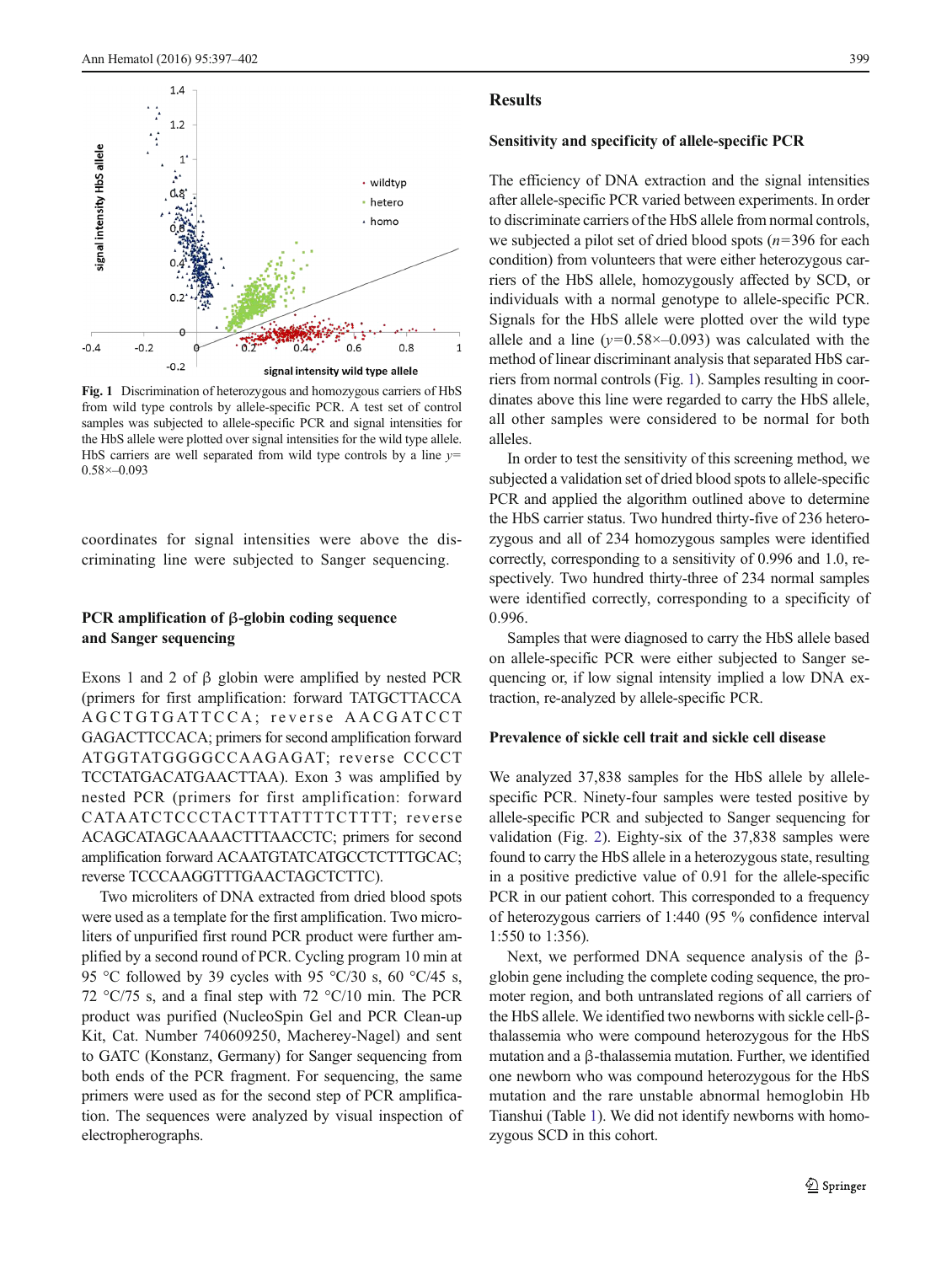<span id="page-3-0"></span>

Fig. 2 Algorithm for newborn screening for sickle cell disease and results from a birth cohort. Dried blood samples from 37,886 neonates that were sent to the laboratory for newborn screening Heidelberg between 01.10.2012 and 01.02.2013 were subjected to the analysis for SCD by allele-specific PCR and, if positive, by Sanger sequencing. Reportable results are in shaded gray

In sum, 3 out of 37,838 newborns were identified with a form of SCD predicted to require treatment (Table 1), corresponding to a frequency of 1:12,613 (95 % confidence interval 1:61,159 to 1:4316). In a real screening setting, 48 children would have been recalled because of insufficient material on the screening card as well as the three children with relevant sickling hemoglobinopathies, i.e., only 1.3 ‰. This figure compares favorably with other screening tests. In Germany, the overall recall rate amounts to 8‰ [\[20\]](#page-5-0).

#### Economical considerations

Based on current list prices for reagents, the consumables for DNA extraction and allele-specific PCR are approximately €1.03 per sample. Sequencing amounts to €25.34 for each sample that is found to be heterozygous for HbS by allelespecific PCR. Taking into account that approximately 1 % of samples require repetition of the allele-specific PCR, the average material costs for each sample amount to  $E1.10$ . An experienced technician can process up to 528 samples with one real-time PCR device per working day, thus amounting to a cost for personnel of approximately  $€0.46$ . Assuming an average life span of the required machinery (calculated at  $E$ 17.950) of 5 years and an average sample number of 100, 000 p.a., we estimate the costs for the machinery at approx.  $\epsilon$ 0.04. The total cost is thus estimated at  $\epsilon$ 1.60 per sample. This compares favorably to approximately  $E2.10$  for the biochemical analysis.

## Discussion

We report on a molecular genetic method of newborn screening for SCD that requires a minimal amount of dried blood, can even be applied to samples that have been stored for more than 12 months and is highly accurate. The expenditures of time and money for the analysis compare favorably with chromatographic methods. Although the application of molecular genetics to newborn screening is restricted by legislation in some countries, we propose that the procedure described here can be suitable both, as a primary screening method or as a secondary method for samples that do not give unequivocal results after conventional biochemical analysis. Specifically, molecular genetic screening may be superior to biochemical screening if sample quantity or quality is low. Further, DNAbased screening can be reliably applied in premature infants or in newborns who have received blood transfusions.

Reflecting the proportion of immigrants among the population, the frequency of HbS carriers (1:440) was significantly lower in our cohort than in Berlin (1:129) and Hamburg  $(1:189)$  [[13,](#page-5-0) [14](#page-5-0)]. At the same time, we observed an HbS

**Table 1** Findings prompting recall: in three patients, besides the HbS mutation (HBB c.20A>T) further pathogenic mutations in the β globin gene were identified by Sanger sequencing

| <b>Mutations</b>                                                              | Functional effect                                                    | Expected phenotype in compound<br>heterozygosity with HbS | Reference         |
|-------------------------------------------------------------------------------|----------------------------------------------------------------------|-----------------------------------------------------------|-------------------|
| T $\geq$ nt +1570 relative to cap site/-12<br>relative to AATAAA polyA signal | Impaired polyadenylation, decreased<br>$\beta$ globin mRNA stability | $SCD$ HbS/ $\beta$ thal                                   | [27]              |
| $T>C$ nt $-1$ relative to cap site                                            | Impaired mRNA transcription                                          | $SCD$ HbS/ $\beta$ thal                                   | dbSNP rs386134236 |
| c.119 $A > G$ (39 $G \ln \geq Arg$ , Hb Tianshui)                             | Decreased hemoglobin stability                                       | Mild SCD<br>Similar electrophoretic behavior as HbS       | [28, 29]<br>[30]  |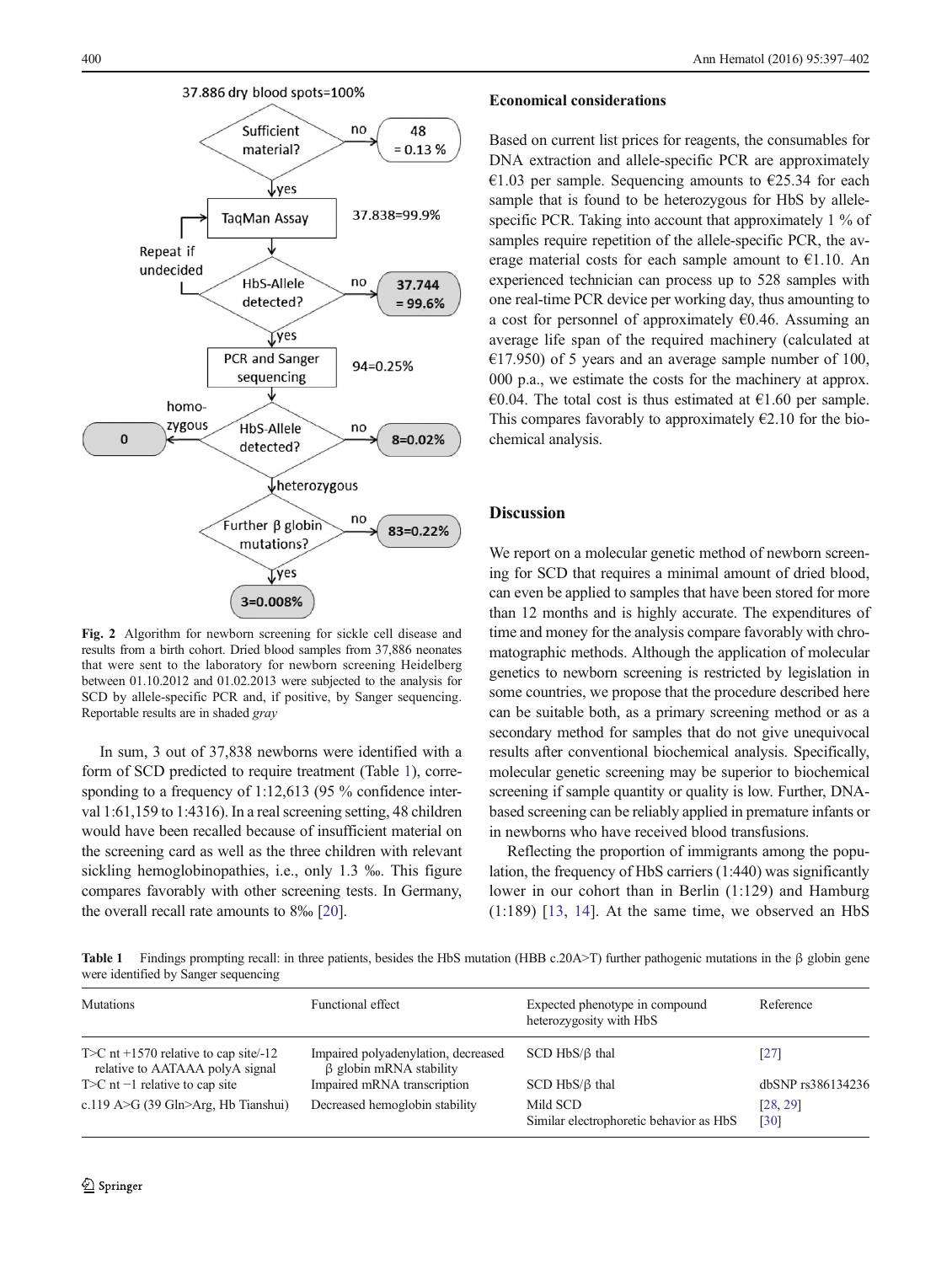<span id="page-4-0"></span>carrier frequency that greatly exceeds the estimate of 1:1000 for Germany in the year 2000, which was based on data from the World Bank's Global Bilateral Migration Database [[16\]](#page-5-0). The discrepancy between the estimate based on the influx of immigrants and the observed frequency of HbS carriers in our cohort may be explained by continuously ongoing immigration since 2000 and by the relatively high proportion of immigrants among the reproducing population.

The ratio of heterozygous HbS carriers over newborns with a clinically relevant SCD was 28.7 in our cohort and comparable to results from screening programs in the Netherlands [7], Belgium [8], and Spain [[21](#page-5-0)], but higher than in Berlin (ratio 18.3, [\[13](#page-5-0)]) and Hamburg (ratio 13.1, [\[14](#page-5-0)]). This may indicate that in Southwest Germany, the immigrant population is spread more evenly and marriages within the population at risk for SCD are less likely than in Berlin or Hamburg. If the Hardy-Weinberg principle would have been applicable, the observed rate of heterozygotes would result in a prevalence of homozygous SCD of approximately 1 in 774,440, corresponding to less than one newborn in Germany per year. However, both the number of patients with SCD in our outpatient clinic and the results of this pilot newborn screening project suggest that the true prevalence of sickling conditions is much higher than calculated based on the HbS allele frequency. The two main reasons for this deviation from the Hardy-Weinberg principle are the contribution of additional non-HbS alleles to sickling conditions and preferred partnerships among populations at risk.

The primary genetic analysis implemented here compares favorably with primary biochemical testing with regard to false positive rates, costs, and recalls. Our findings document that SCD is a significant health problem in Germany with a frequency that exceeds that of most metabolic diseases that are integral part of the general newborn screening program in Germany. In several populations, newborn screening for SCD has been shown to allow for life-saving interventions and to reduce morbidity and mortality [4, [22](#page-5-0)–[24\]](#page-5-0). With the detection of a significant prevalence of SCD in an unselected, mixed population from both urban and rural areas, a newborn screening program that is restricted to metropolitan areas with a high proportion of immigrants does not appear to be justifiable. A directed newborn screening targeting only children at risk is not feasible in the multicultural society of Germany. Mating between partners from different ethnicities is increasingly taking place. Data on the ethnic affiliation of newborns would need to be surveyed with separate written informed consent from both parents and transmitted to the screening laboratory [[25](#page-5-0)]. Many parents will not be able to judge on their risk of transmitting the HbS trait, and a directed screening based on ethnicity would be considered as discriminating. The World Health Organization has urged its member states to reinforce a systematic screening program "tailored to the specific socioeconomic context^ [\[26\]](#page-5-0). We believe that the burden of disease documented here and by others [\[13,](#page-5-0) [14](#page-5-0)] provides the basis for the decision on how to add SCD to the newborn screening program in Germany.

Acknowledgments This study was generously funded by the Dietmar Hopp foundation, St. Leon-Rot, Germany.

Compliance with ethical standards All procedures followed were in accordance with the ethical standards of the responsible institutional ethics committee and with the Declaration of Helsinki in its current revised version. The study was approved by the Ethics Committee of the Medical Faculty, Heidelberg University.

Conflict of interest The authors declare that they have no conflict of interest.

### References

- 1. Thornburg CD, Files BA, Luo Z, Miller ST, Kalpatthi R, Iyer R, Seaman P, Lebensburger J, Alvarez O, Thompson B, Ware RE, Wang WC (2012) Impact of hydroxyurea on clinical events in the BABY HUG trial. Blood 120(22):4304–4310. doi[:10.1182/blood-](http://dx.doi.org/10.1182/blood-2012-03-419879)[2012-03-419879](http://dx.doi.org/10.1182/blood-2012-03-419879)
- 2. Wang WC, Ware RE, Miller ST, Iyer RV, Casella JF, Minniti CP, Rana S, Thornburg CD, Rogers ZR, Kalpatthi RV, Barredo JC, Brown RC, Sarnaik SA, Howard TH, Wynn LW, Kutlar A, Armstrong FD, Files BA, Goldsmith JC, Waclawiw MA, Huang X, Thompson BW, investigators BH, (2011) Hydroxycarbamide in very young children with sickle-cell anaemia: a multicentre, randomised, controlled trial (BABY HUG). Lancet 377(9778): 1663–1672. doi:[10.1016/S0140-6736\(11\)60355-3](http://dx.doi.org/10.1016/S0140-6736(11)60355-3)
- 3. Gill FM, Sleeper LA, Weiner SJ, Brown AK, Bellevue R, Grover R, Pegelow CH, Vichinsky E (1995) Clinical events in the first decade in a cohort of infants with sickle cell disease. Cooperative study of sickle cell disease. Blood 86(2):776–783
- 4. Vichinsky E, Hurst D, Earles A, Kleman K, Lubin B (1988) Newborn screening for sickle cell disease: effect on mortality. Pediatrics 81(6):749–755
- 5. Bain BJ (2009) Neonatal/newborn haemoglobinopathy screening in Europe and Africa. J Clin Pathol 62(1):53–56. doi[:10.1136/jcp.](http://dx.doi.org/10.1136/jcp.2008.060624) [2008.060624](http://dx.doi.org/10.1136/jcp.2008.060624)
- 6. Bardakdjian-Michau J, Bahuau M, Hurtrel D, Godart C, Riou J, Mathis M, Goossens M, Badens C, Ducrocq R, Elion J, Perini JM (2009) Neonatal screening for sickle cell disease in France. J Clin Pathol 62(1):31–33. doi[:10.1136/jcp.2008.058867](http://dx.doi.org/10.1136/jcp.2008.058867)
- 7. Giordano PC (2009) Starting neonatal screening for haemoglobinopathies in The Netherlands. J Clin Pathol 62(1):18– 21. doi[:10.1136/jcp.2008.058826](http://dx.doi.org/10.1136/jcp.2008.058826)
- 8. Gulbis B, Cotton F, Ferster A, Ketelslegers O, Dresse MF, Ronge-Collard E, Minon JM, Le PQ, Vertongen F (2009) Neonatal haemoglobinopathy screening in Belgium. J Clin Pathol 62(1): 49–52. doi[:10.1136/jcp.2008.060517](http://dx.doi.org/10.1136/jcp.2008.060517)
- 9. Rahimy MC, Gangbo A, Ahouignan G, Alihonou E (2009) Newborn screening for sickle cell disease in the Republic of Benin. J Clin Pathol 62(1):46–48. doi[:10.1136/jcp.2008.059113](http://dx.doi.org/10.1136/jcp.2008.059113)
- 10. Streetly A, Latinovic R, Hall K, Henthorn J (2009) Implementation of universal newborn bloodspot screening for sickle cell disease and other clinically significant haemoglobinopathies in England: screening results for  $2005-7$ . J Clin Pathol  $62(1):26-30$ . doi:[10.](http://dx.doi.org/10.1136/jcp.2008.058859) [1136/jcp.2008.058859](http://dx.doi.org/10.1136/jcp.2008.058859)